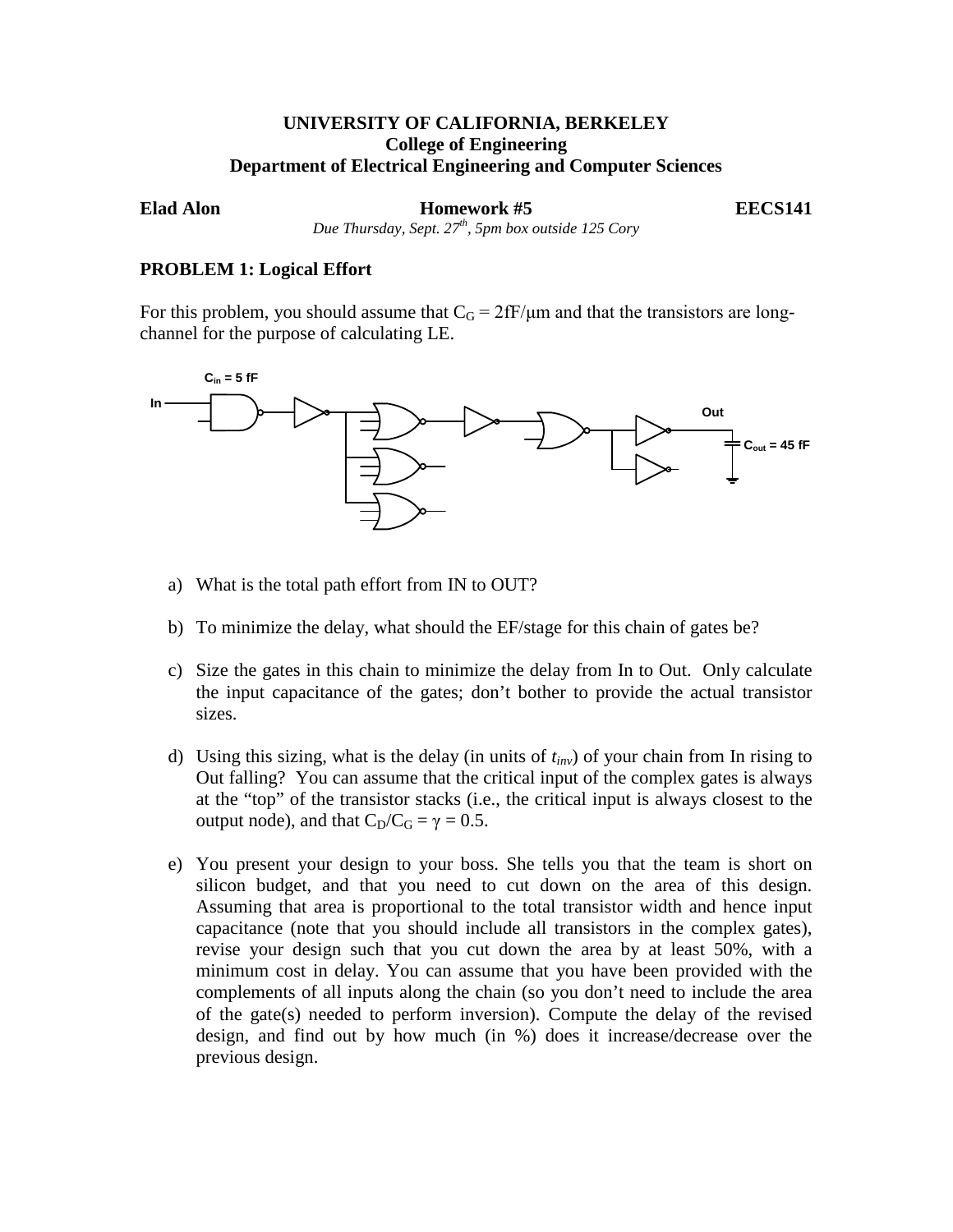### **PROBLEM 2: Side Loads**

We have so far ignored any fixed capacitive load between the gates in a chain, but in a real chip, these devices and gates are connected through metal interconnect. In certain cases, these devices may be placed sufficiently far apart that the delay and power may be affected by the parasitic resistance and capacitance of the wires. For this problem, we'll start by modeling the capacitive component.



Consider the logic chain shown above, where  $C_{in} = 1$  f. There is a fixed (i.e., independent of sizing) capacitance of  $C_{fixed} = 30C_{in}$  between the inverter and the final NAND3 gate. This fixed capacitance is sometimes called a side-load.

- a) Derive the equation for the delay of this chain in terms of the input capacitances of the three gates  $(C_1, C_2, C_3)$ , the capacitances  $C_{fixed}$  and  $C_L$ ,  $\gamma$ , and  $t_{inv}$ . Assume that the long-channel model is used to size the NAND gates.
- b) Using the values for  $C_{in}$  and  $C_L$  we have provided and your equation from part a), determine the optimal sizing for the gates to minimize the total delay.
- c) We will now explore an alternative heuristic to size the chain. First, pretend that the side-load doesn't exist, and calculate the optimal size for the last NAND gate. Leaving the sizing of this last gate constant and re-introducing the side-load, you can now calculate the total fanout that the first two gates must drive. Based on this total fanout for the first two gates, you can now size the inverter using the standard method we learned in class. Show your work and include a sized gatelevel schematic of the new chain.
- d) In terms of  $t_{inv}$ , what is the delay of the chain from part b)? How does this compare to the delay of the chain in part c)? You may assume  $\gamma=1$ . How do the two designs compare in terms of total transistor width?
- e) Now let's look at another common situation that will occur in realistic chip designs. In this case, instead of a fixed wire side load, as shown in the figure on the next page, we have a different chain of logic, driving a different final load capacitance. Both of these paths are potentially equally critical in terms of setting the overall performance of the system, and so in general the delay-optimal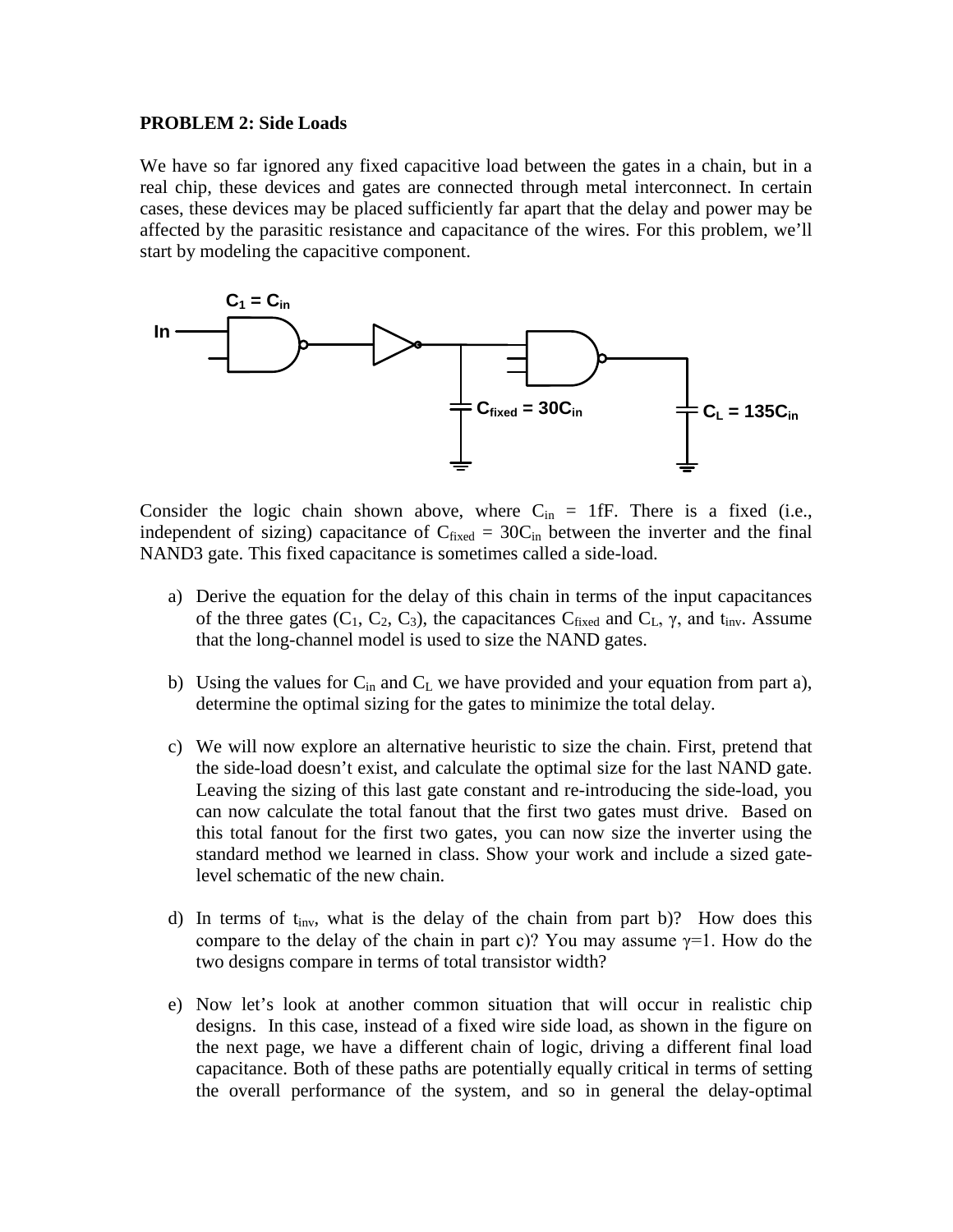solution will size both sub-chains to have equal delay (since making one faster would slow down the other, making it the critical path). Size the gates shown in the figure for optimal delay while keeping the delay of the sub-chains which occur after the split equal. Note that in this particular case, each sub-chain after the split has equal parasitic delay.



f) [BONUS:] Now let's look at a split in which the number of gates in each sub chain is not equal. Again, we want to size the chain for optimal delay while keeping the delay of sub-chains after the split equal. Note again that the parasitic delay in each branch is equal. Also note that getting some actual numbers for the sizes of the gates will likely require you to solve some equations numerically, and that the majority of the extra credit will be given for setting up equations correctly.